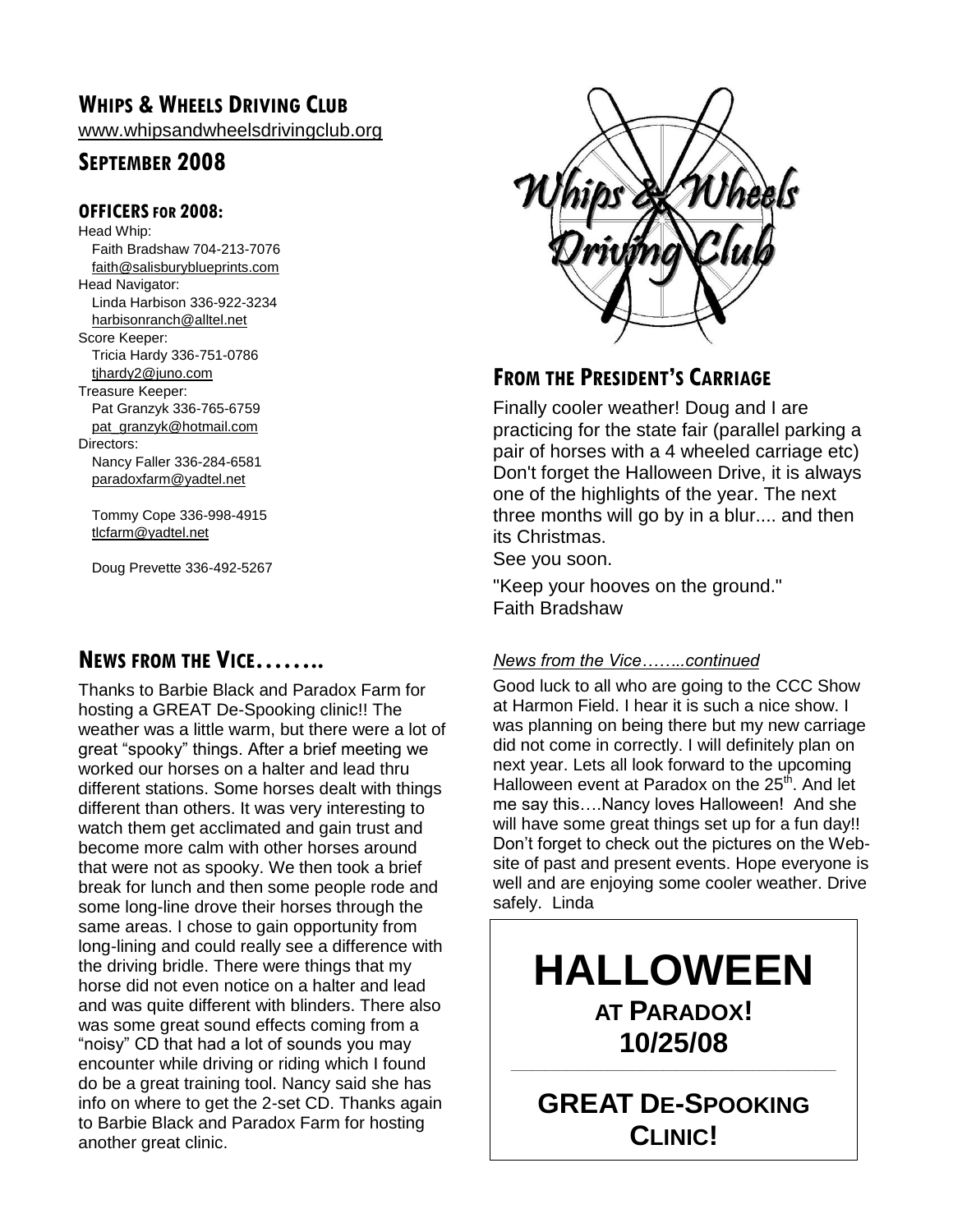### **DE-SPOOKING CLINIC**

#### By Penny Brandon

Whips and Wheels driving club held a despooking clinic on Saturday, October 13, at Paradox Farm. Paradox is a beautiful venue, and Nancy always does a great job of setting up for club events. The clinician for de-spooking was Barbie Black, who has worked with the Hendersonville NC mounted police to bombproof their horses. Barbie has also recently accepted the position of trainer at Paradox, and we hope to be seeing more of her at future club events. This was Amber's first club outing, so I was interested to see how she would behave.

The first part of the day was spent with horses in hand being led through a number of creative hazards. Barbie emphasized that confident body language will help encourage a horse through a scary situation. When Tommy Cope's little mare refused to walk over a double row of tires, Faith led in her mare, Crescent. Barbie said that a frightened horse will understand the body language of the calm horse and be less afraid.

We led our horses through a variety of other obstacles, including a pen of goats, simulated bridges, tarps, and even a burning pile of brush. Nancy had obtained and restored a set of plaster zoo animals which the horses found interesting. We walked through everything rightto-left and then left-to-right, so that the horses could see everything from both eyes and from every angle. Amber walked placidly through every hazard and concentrated her attention on the yummy Paradox grass.

Having walked among the balloons and whirligigs, and checked out the naked lady in the bathtub (mannequin), the horses grouped around a collection of farm equipment. Nancy's dad cranked up the tractor and lifted the bucket. Nancy drove around and among us with the mower. Most of the horses were pretty calm, having seen tractors and such on their respective farms. Nancy drove the mower within inches of Amber, who didn't stop grazing long enough to notice.

After a break for lunch, some of the horses got another chance to see the hazards either under saddle or in harness. Barbie pointed out that many horses react differently when their trusted person is not standing near their heads. She recommended ground driving, rather than hitching, to make the driver less vulnerable in

case of a bolting horse. As before, no one had much difficulty, although several people did comment on different reactions to items that the horses had seen only that morning. Amber was pronounced completely bombproof while in hand, but shied at several things under saddle.

All together, it was a beautiful day, an awesome location, and a good time spent with horses and friends. With a turnout of about 30 participants, the clinic was a great success. And the timing is perfect—our horses are all de-spooked in time for the annual Halloween Drive to be held at Paradox in October.

#### **Paradox** 9/13/08 Tricia Hardy

It was hot & humid, but as usual the Paradox team put on a very successful de-spooking clinic, we had a really good turnout. Barbie Black explained what we would be doing, then the 9:00 group was split into to groups with each group starting at a different "spooking area". I understand the 10:00 group was quite a bit more exciting to watch than the 9:00 group! We had whirligigs, umbrellas, monsters in trees, animal statues, tires, tarps, a tent to go under, a pile of burning brush, two different soundtracks of scary noises, goats and Precious really liked the turban on the mannequin in the bathtub, but she didn't like Donna's birthday balloon! She also decided her buddy had to do everything first! She is a totally different horse when not hitched to the carriage! After the first session some of us saddled up or put our horses in long lines and redid all the scary stuff. Some of us then went out on the trails and cones course Nancy had set up. Thank You Barbie for a great clinic, and the whole Paradox team for setting up a great course. I think we all appreciated it being down by the trailers and not up at the dressage arena with the heat and humidity. Most especially Thank You to Nancy for allowing us to come enjoy your farm again.

### **CCC PLEASURE DRIVING & DRESSAGE SHOW**

#### Sept 26-28th by Tricia Hardy

Five of our members, Nancy, Tonya, Claudia, Barbie and myself attended the CCC Pleasure Driving show this past weekend. Boy do these people know how to put on a FUN show. We had all the traditional ring classes and this show includes a Marathon turnout class so you don't have to have a "FANCY" carriage to show! They had Dressage for Training & Preliminary and they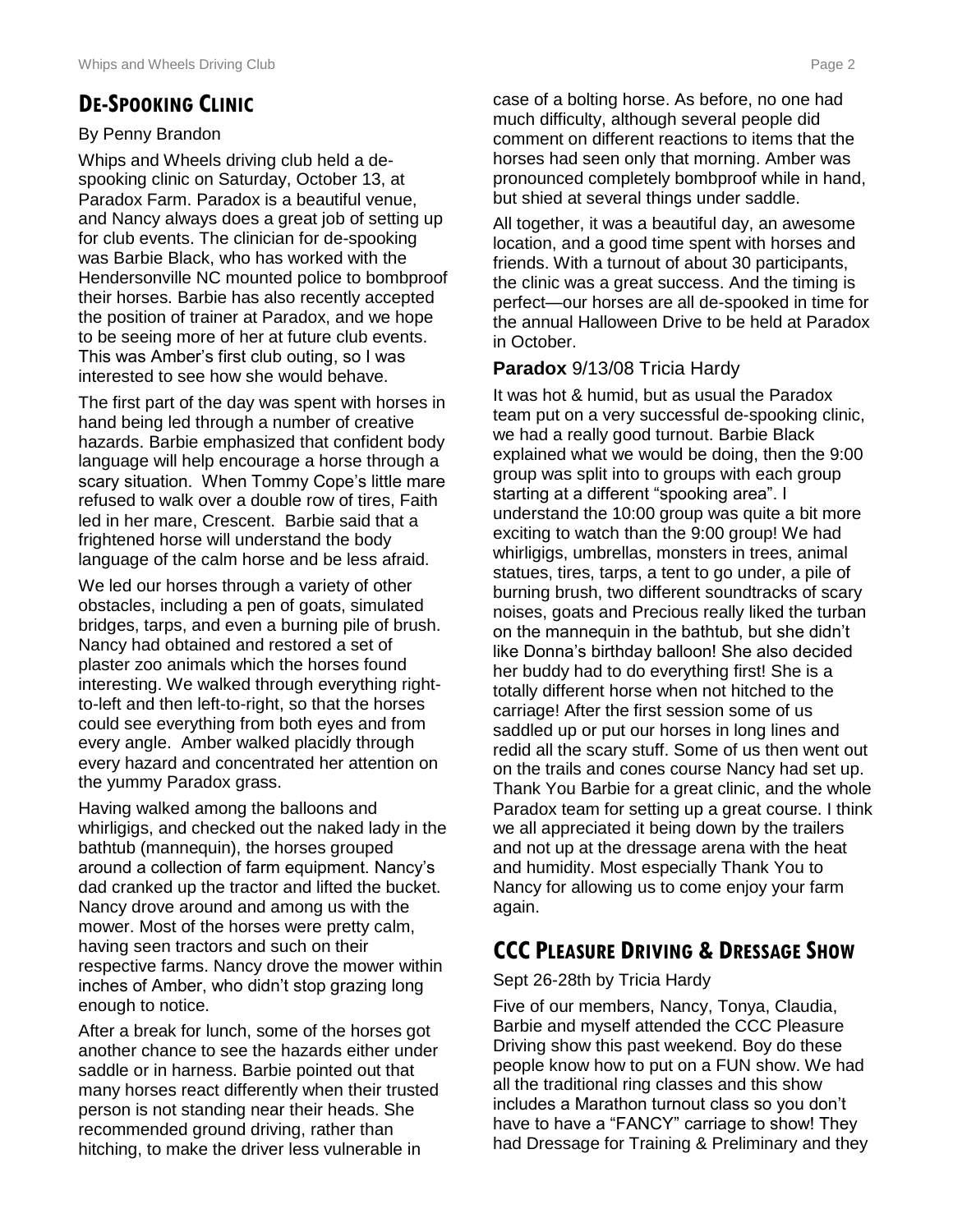had Games, lots of them! Everyone is so friendly and encouraging.

The weather was "a bit damp" for the trip down to Tryon and we all were pretty water logged by the end of the day Friday. I was offered another stall since Precious needed water wings with the constant run off from the rain running right into her stall. The Paradox crew moved down to the same barn which we actually liked better since the horses/ponies were right near where we were camped. We will probably ask for the same barn next year! The people who had to do their dressage test on Friday were absolutely soaked, but they didn't have to "dress" they were allowed their rain gear and jeans. The rain moved out sometime during the night and it was pretty humid Saturday morning, but even that burned off, although the dressage arena still had a lake on one side of it. By midday Sunday I had a bad case of sunburn!

Our group came home with lots of ribbons. Tonya was ecstatic about winning her FIRST Blue Ribbon ever in the Progressive Cones class with a clean round. I won my first Blue in a Turnout class with my new marathon carriage.

For any CCC members who might be reading this, **Thank You** for a great show, your volunteers are wonderful and you kept everything moving and the show is fun. I do have one suggestion though. Once the dressage classes are done couldn't you use the dressage arena and run a second set of the games in that arena, that would speed up that end of things since you keep each cones course open for 2 hours. I realize you would need a second set of judges and volunteers, but if it were feasible it might help those of us who have a long drive home at the end of the show.

### **CHANGES COMING?....**

#### Tricia Hardy

A few of you already know most of what I am going to say about my carriage buying experience with Alogo Carriages and Leigh Mack, this is for those of you who may be thinking about getting one so you know in advance what you might expect.

I sent a deposit for a new Marathon carriage before I heard anything about www.CarrigeDriving.net and their CD-L list. One week before the SECOND promised delivery date (which was missed) I found out about this

list and what was being said about this company's Sales Rep. and it all seems to be true! He missed four delivery dates and didn't get in touch with me until many days after the missed dates!

I had spoken with 2 people who already have Alogo carriages (yes they really do exist) and they love them and think they are a wonderful product. One uses hers in CDE's, the other had been waiting for 2 more carriages she ordered (back in January, paid in full) and was in the same boat as me, missed delivery dates and no response when you tried to contact him. On top of that, this lady is one of his dealers!!!! Finally on August 3rd she received her 2 carriages, (after dark) then on Thursday 8/7/08 I finally received mine, again well after dark so you couldn't really check it out! Thank goodness I asked Nancy Faller if the carriage could be delivered at her farm where I could test drive it, even though it was dark. He PROMISED a 5:00pm delivery, it was after 8:00 when he finally showed up!

The carriage is wonderful, looks good, feels solid, seems like it is going to be very comfortable when I get to try it away from Nancy's driveway, but the shafts were WAY TO NARROW for Precious. Nancy says they are way to small for Peanut! They are also way to low, Precious could almost step over them! Nancy & Barbie went over the carriage with a fine tooth comb checking it out for me. They told Leigh what I needed to have done to make the shafts work for Precious. He was supposed to be making me new shafts within 2 weeks…..! This shaft problem seems to be everyone's complaint, but all the others I talked to drive ponies not a horse, so it was really worse for me.

He did not get any money from me when he left that night, so he only had my deposit and my gig as a trade in. I said "you have half of what I owe you, you are taking my gig, WHEN I RECEIVE the shafts I will mail you the balance I owe you. If I don't receive the shafts in a reasonable amount of time I will have them made and deduct the cost from the balance I owe you". Two weeks had come and gone and he told me the welder had not gotten to them yet, there were orders before mine, why on earth did he tell me two weeks when he already knew this!!! I took the carriage to a carriage maker on Sunday 8/24 to have the shafts reworked to fit Precious. I MIGHT actually have my new carriage "useable" for the Tryon Pleasure show Sept 26-28. I think I have a much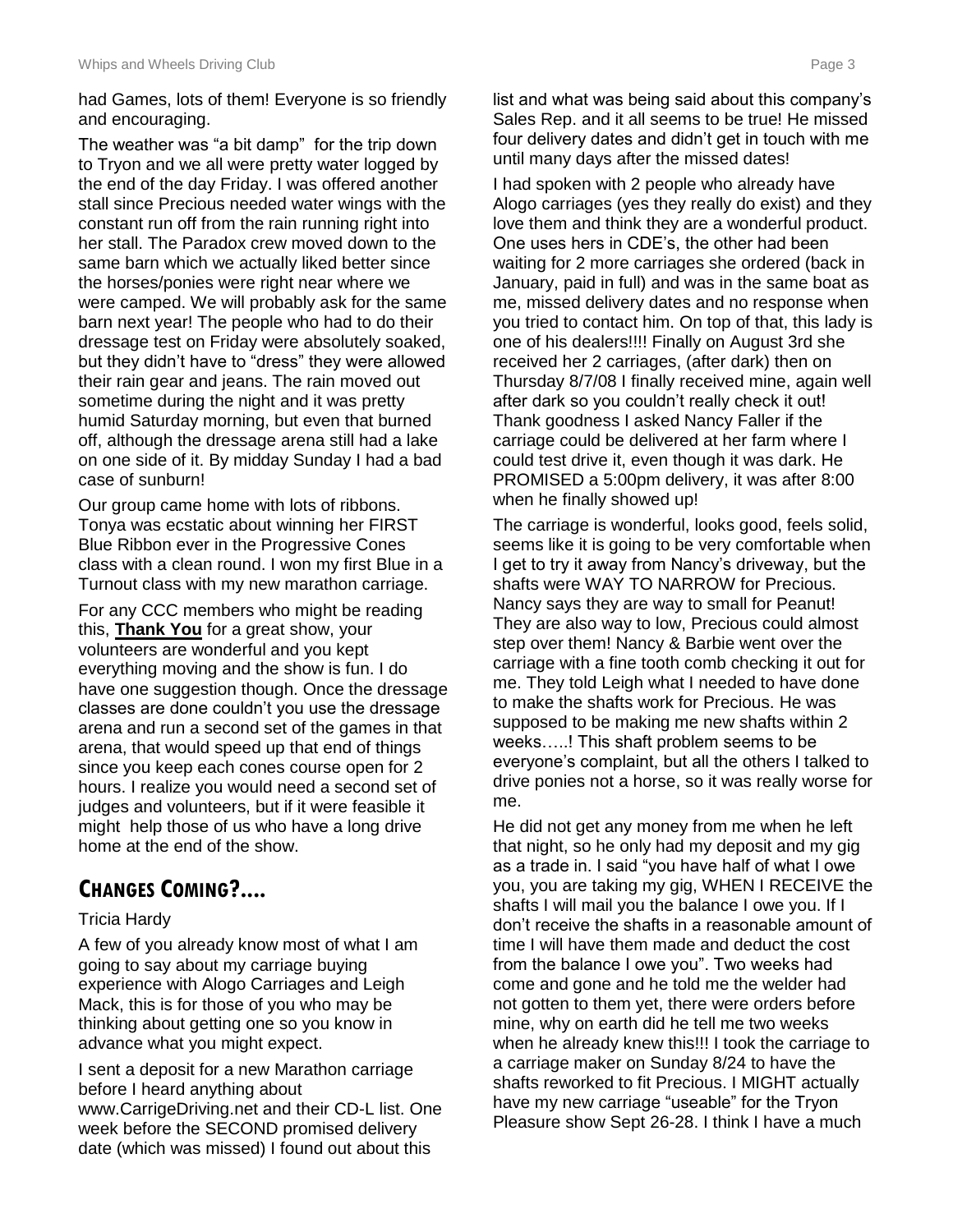better chance now than if I kept waiting for Leigh to have them made!

So to make a long story short...... BE FOREWARNED if you are thinking about purchasing an Alogo carriage. It will be a nerve racking experience dealing with Leigh Mack. It seems there is no way to get around dealing with him even though the carriage is a GOOD product. I understand his dealers are also very frustrated working with him!

**NOTE 8/25/08:** I received an e-mail from another Dealer (who was kind enough to send me the PDF file for the care manual, since Leigh could not bother to do it) and she says "Leigh is bowing out and the interested dealers will become importers". This has to be a good thing. I do have my shafts now, Paul Nordan reworked them for me (in less than 3 days!) and I have actually had a chance to drive my new carriage for the first time on 8/30/08! **I really do love it**, but after having had the chance to drive it more than once we think it is a tad small for a 15 hand horse. We are still playing with adjusting the shafts so she doesn't hit the single tree. Jeff says it rides BETTER than my Country Gig (my ex show carriage) I think so too! Now I just need to get used to it before the show in Tryon Sept 26-28.

### **MORE LUAU RECIPIES…… BANANA PUDDING**

- by Liz Patten
- 9x13 casserole dish 4 eggs yolks and room temperature 4 cups whole milk 2 tablespoons all purpose flour 2 cups sugar pinch of salt 2 teaspoons real vanilla extract 2 boxes Vanilla Wafers 8 bananas, just ripe 4 egg whites 1/4 teaspoon Cream of Tartar 5 tablespoons sugar

In a large sauce pan: whisk together the milk, flour, sugar and salt.

Over a medium heat setting, heat the milk until just starting to boil. Stir frequently, this takes a while.

Remove the sauce pan from the heat.

In a medium bowl, whisk the egg yolks until smooth. Add about 1/2 a cup of the hot milk and whisk again. Repeat and add egg/milk mixture back to the sauce pan.

Whisk well and return the pan to the medium heat. Bring the custard just to boiling and remove from heat for good. Stir in Vanilla. Let cool 15-20 minutes before assembling the pudding.

Note: Do not let the custard come to a full boil. Over-cooking the custard or not tempering the eggs properly will curdle the custard and make it unfit to eat.

Custard will be a bit thin, but once it is chilled will firm up nicely.

Layer in order, cookies, sliced bananas and pudding in the casserole pan. I usually try for 2 layers of each, so I split the cookies, bananas and pudding into 2.

Turn the oven to 375^.

Whip egg whites and cream of tartar high but not dry. Add 5 tablespoons of sugar 1 at a time. Stop mixing.

Spread the meringue over the pudding. Use the flat of the spreader to create peaks.

Bake for 15 minutes or until the meringue is golden brown.

Cool, then chill. Enjoy!

### **EASY FRUIT COBBLER**

I normally make this with Blueberries, for the Luau I substituted Apples and added a tsp of cinnamon and a pinch of nutmeg to the batter then sprinkled more cinnamon and sugar over the apples before baking.

- 1 stick of Butter
- 1 Cup Sugar
- 1 Cup Flour
- 1 1/2 tsp Baking Powder
	- 3/4 Cup Milk
- 1/2 tsp Salt
- 2 1/2 Cup prepared Fruit of your choice

Preheat oven to 400. Melt butter in 10 x 10" pan. Mix all ingredients EXCEPT the fruit in a bowl. Pour the batter in the pan of melted butter. Spread the fruit over the top and bake 35 minutes @ 400. Use extra sugar for really tart fruit.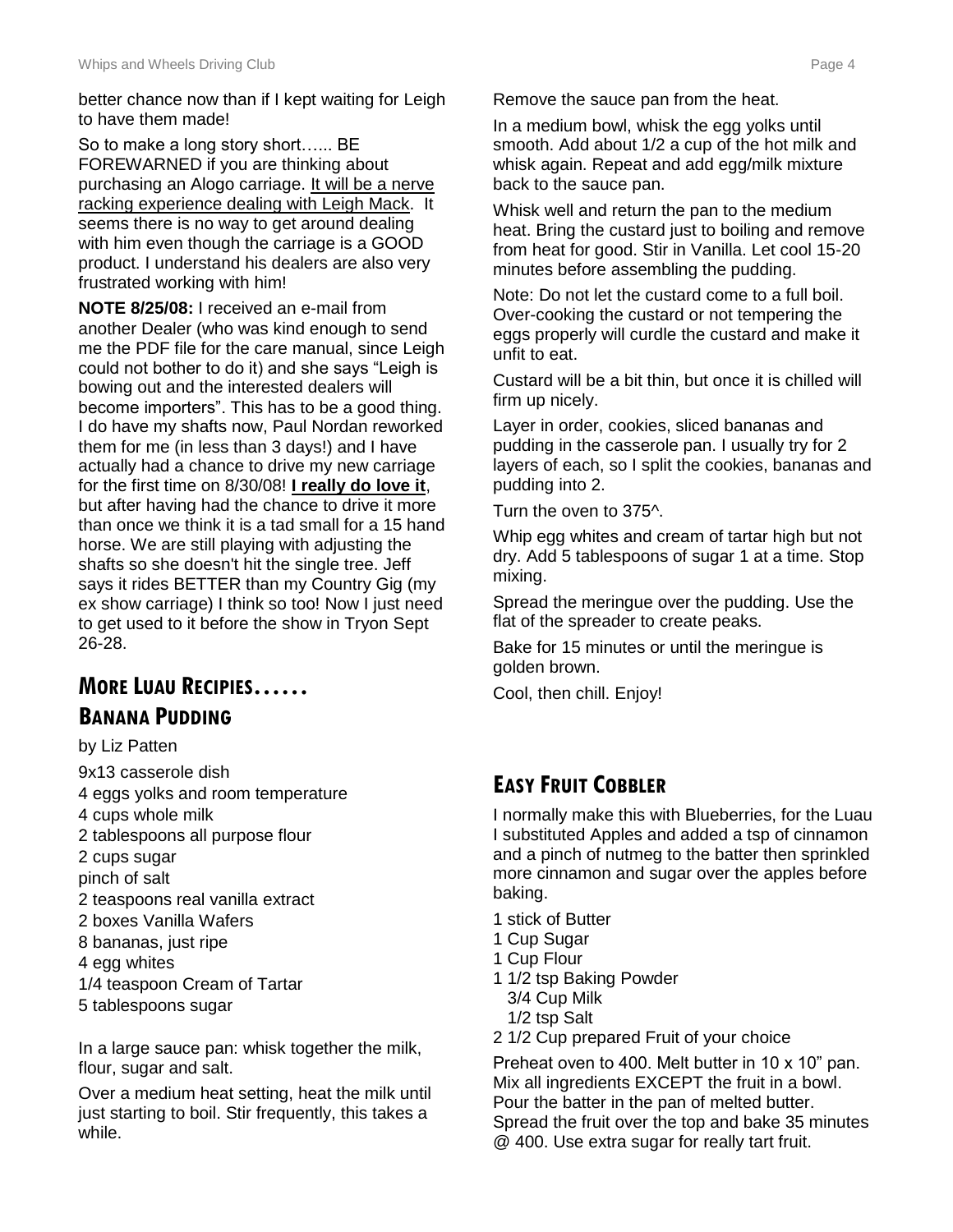### **BUTTER PECAN ICE CREAM**

(to go with the cobbler, or on it's own)

- 2 Cups Chopped Pecans
- 3 Tbs Butter
- 1 (3 3/4oz)pkg Instant Vanilla Pudding
- 1 1/4 Cup Sugar
- 2 (14oz cans) Evaporated Milk 1/2 tsp Vanilla Extract
- 1 Qt Milk

Sauté chopped pecans in melted butter stirring constantly for about 5 minutes or until toasted (I don't bother with this part). Set aside to cool. Combine all remaining ingredients and mix well. Pour into the freezer can of a 1 1/2-2 gallon electric ice cream freezer. Freeze about 10 minutes or until ice cream is thick. Remove dasher and add the cooled pecans. Return dasher and freeze until firm according to manufacturer's instructions. Let ripen at least 1 hour.

## **CONGRATULATIONS…**

One of the prize winners for the 2008 World Singles Team Raffle was our own Polly Hixson, she won a Weekend at the Florida Carriage Museum and Resort -

### **CORRECTION**

Correction to the minutes of the General Meeting held August 23rd: "Hey Tricia! I noticed in meeting minutes in the August newsletter, the part about the Peacock Inn Bed & Breakfast was attributed to me. I wasn't at the meeting. Did you mean Penny Godbey?" Thanks, Penny Brandon

Yes I did mean Penny Godbey!

### **SCHEDULE FOR 2008:**

\*Regardless of the event being held, visitors and spectators are ALWAYS welcome. Please come and check us out!\*

**October 25th** Annual Halloween @ Paradox. Start working on those costumes!

**November 22nd** Annual Turkey Trot @ TLC Farm.

**December 7th** (tentative) Christmas Party, Tommy is still working out the details.

*\*BYOL= Bring Your Own Lunch!*

### **CLASSIFIEDS:**

#### *NOTE: Ads will run for 2 months then be deleted unless you request them to be run for another 2 months.*

**08/11** Pony size Meadowbrook cart. Like new condition, beautiful black trim and patent shaft covers. Green seats. Wood dash with whip holder. Used on 13.2h pony. Good for show or pleasure driving.

Measurements are: shaft length-75", width (narrowest)26" to (widest)35", axle width-61", seat width-41" and wheel size-44". \$1200 Call 336- 643-1793 or email [Thoy3@aol.com](mailto:Thoy3@aol.com) to set up time to view &/or try on your pony. Erin Hoyle



**08/11** Unfortunately, I am unable to store and care for about 6 complete sets of Leather Harnesses that I inherited.

Smuckers 4 in hand patent black show harness with 4 collars...horse size

Same as above but in pony size, black/gold trim

Russet and Brass Tandem pony harness set, very clean, polished and ready to go, super supple

Russet and Brass Tandem set for full size horses.

I have matching reins for some of the above, as well as traces. My dining room is stacked 2 feet high with this stuff and I need to move it. I have talked to people at the Martin Sale in VA and the 4 in hand sets should bring between 3-4 grand at auction this fall. Larry--336-399-0937